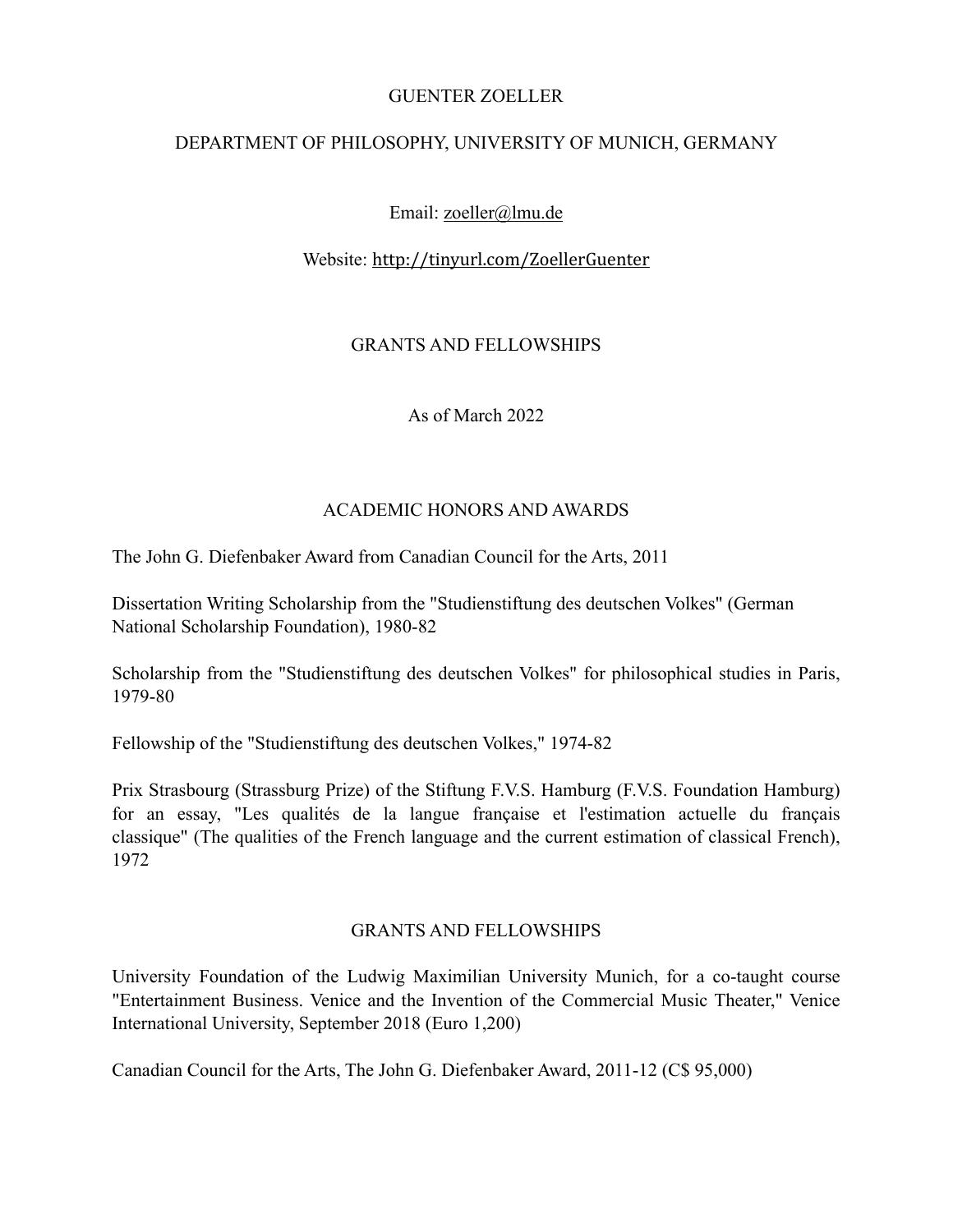University Foundation of the Ludwig Maximilian University Munich, for conducting the seminar "*Imago mortis*. Presentations of the Dead Body in Literature, Visual Arts and Music), Venice International University, September 2010 (Euro 1,200)

University Foundation of the Ludwig Maximilian University Munich, for a conference "The State as Means to an End. Fichte on Freedom, Right and Law," Carl Friedrich von Siemens Foundation, Munich, July 2010 (Euro 1,200)

Deutsche Forschungsgemeinschaft (German Research Council), Research Group "Beginnings in/ of Modernity," University of Munich, 2009-12 (grant for the continuation of the original project from 2006 thruogh 2009) (Euro 1,050,000)

Bayern excellent (Bavarian Excellence Initiative), additional funding for the Research Group "Beginnings in/of Modernity," University of Munich, 2009-2012 (Euro 1,300,000)

Deutsche Forschungsgemeinschaft (German Research Conucil), Resarch Network "Part Two of *Kant's Metaphysics of Morals*, 'Metaphysical First Principles of Virtue'," 2007-2009 (Euro 21,233) (Principal Investigator)

Australian Research Council, Discovery Grant (DP0774623), collaborative research project in classical German philosophy with Dr. M. Stamm (University of Tasmania, Australia) and Prof. Dr. Julian Young (University of Auckland, New Zealand), 2007-09 (A\$ 150,000)

Erasmus Mundus, International Masters Program "Les philosophies allemande et française dans l'espace européen"; participating universities: Poitiers, Toulouse, Luxembourg, Louvain-laneuve, Munich, Bochum, Wuppertal and Prague, 2007-2012 (75,000 Euro and up 279.000 Euro per year in EU-stipends)

Thyssen Foundation, for an international conference "Image and Time. Temporalization in Art and the Theory of Art in 1800 and Since," Carl Friedrich von Siemens Foundation, Munich, October 2006 (Euro 7,900)

Bavarian-French University Center, for an international conference "Image and Time. Temporalization in Art and the Theory of Art in 1800 and Since," Carl Friedrich von Siemens Foundation, Munich, October 2006 (Euro 4,400)

University Foundation of the Ludwig Maximilian University Munich, for an international conference "Image and Time. Temporalization in Art and the Theory of Art in 1800 and Since," Carl Friedrich von Siemens Foundation, Munich, October 2006 (Euro 2,500)

International Elite Master's Program, "Historical Discourses of Art and Image," University of Munich. University of Augsburg and University of Eichstätt, Elite Network Bavaria, 2006-2011 (Euro 350,000)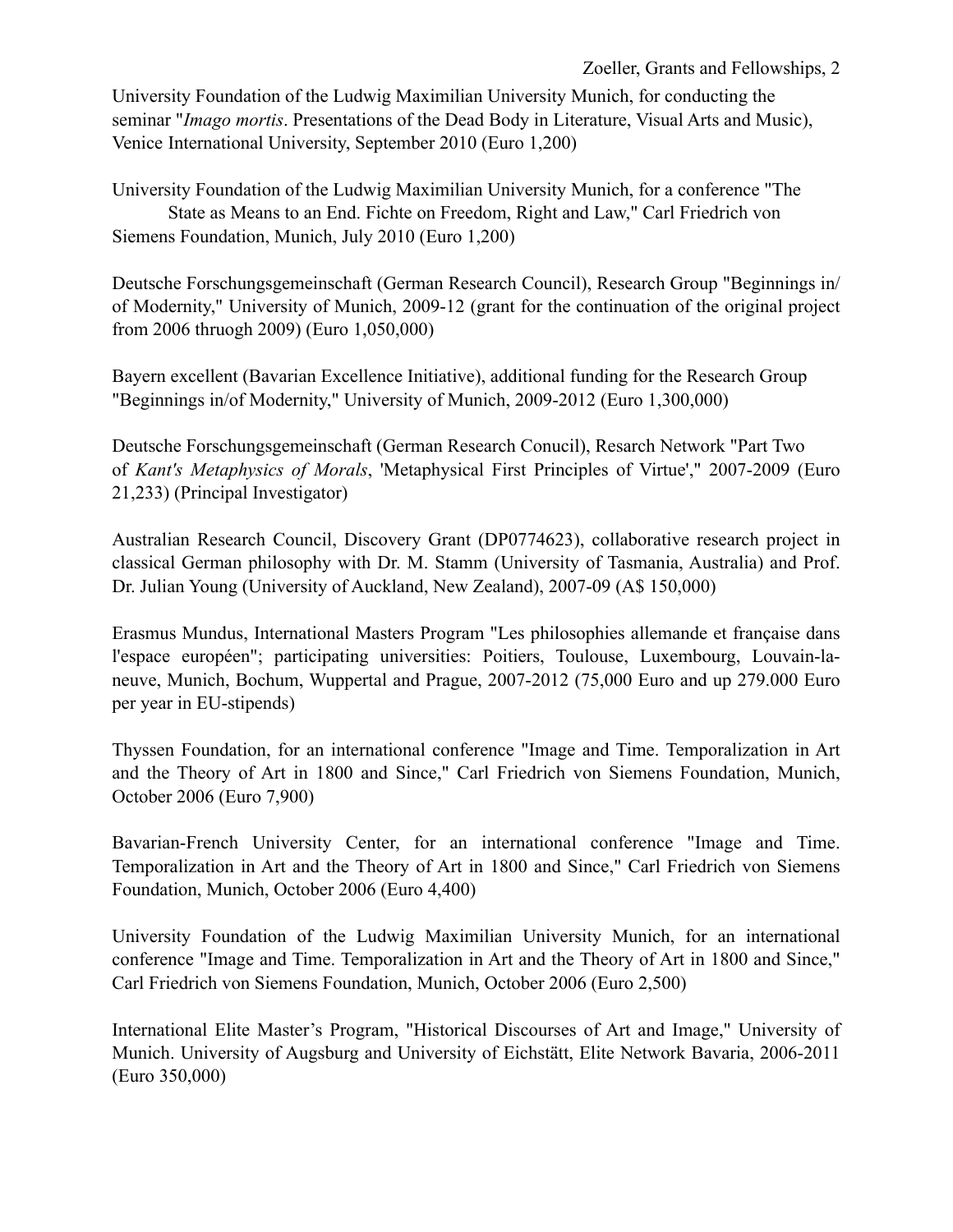Research Group "Beginnings in/of Modernity," University of Munich, funded by Deutsche Forschungsgemeinschaft (German Research Council), 2006-2009 (Euro 1,050,000)

Deutsche Forschungsgemeinschaft (German Research Council), two grants for preparation and realization of the Congress of the International Fichte Society in Munich in October 2003 (Euro 30,000)

- Istituto per gil studi filosofici, Naples, grant for preparation and realization of the Congress of the International Fichte Society in Munich in October 2003 (Euro 9,000)
- French Foreign Ministry, for flight costs of French participants of the Congress of the International Fichte Society in Munich in October 2003 (Euro 2,500)

University Foundation of the Ludwig Maximilian University Munich, grant for preparation and realization of the Congress of the International Fichte Society in Munich in October 2003 (Euro 6,000)

Bavarian Ministry of Science, Research and Art, grant for preparation and realization of the Congress of the International Fichte Society in Munich in October 2003 (Euro 2,500)

Department of Philosophy, University of Munich, grant for preparation and realization of the Congress of the International Fichte Society in Munich in October 2003 (Euro 3,500)

Bureau of Cultural Affairs of the City of Munich), grant for the preparation and realization of the Congress of the International Fichte Society in Munich in October 2003 (Euro 1,000)

- Bavarian State Painting Collections, for supplementary program of the Congress of the International Fichte Society in Munich in October 2003 (Euro 300)
- German Academic Exchange Service, stipend for Visiting Professorship at Inter-University Centre Dubrovnik, September 2002 (Euro 675)
- Department of Philosophy, University of Munich, grant for colloquium for Munich colleague Dieter Henrich on the occasion of his 75th birthday, July 2002 (DM 1,000)
- University Foundation of the Ludwig Maximilian University Munich, grant for Munich Fichte Lectures 2001-02 (DM 12,000)
- Bureau of Cultural Affairs of the City of Munich, grant for Munich Fichte Lectures 2001-02 (DM 6,000)
- Department of Philosophy, University of Munich, grant for Munich Fichte Lecture Series 2001-02 (DM 2,000)